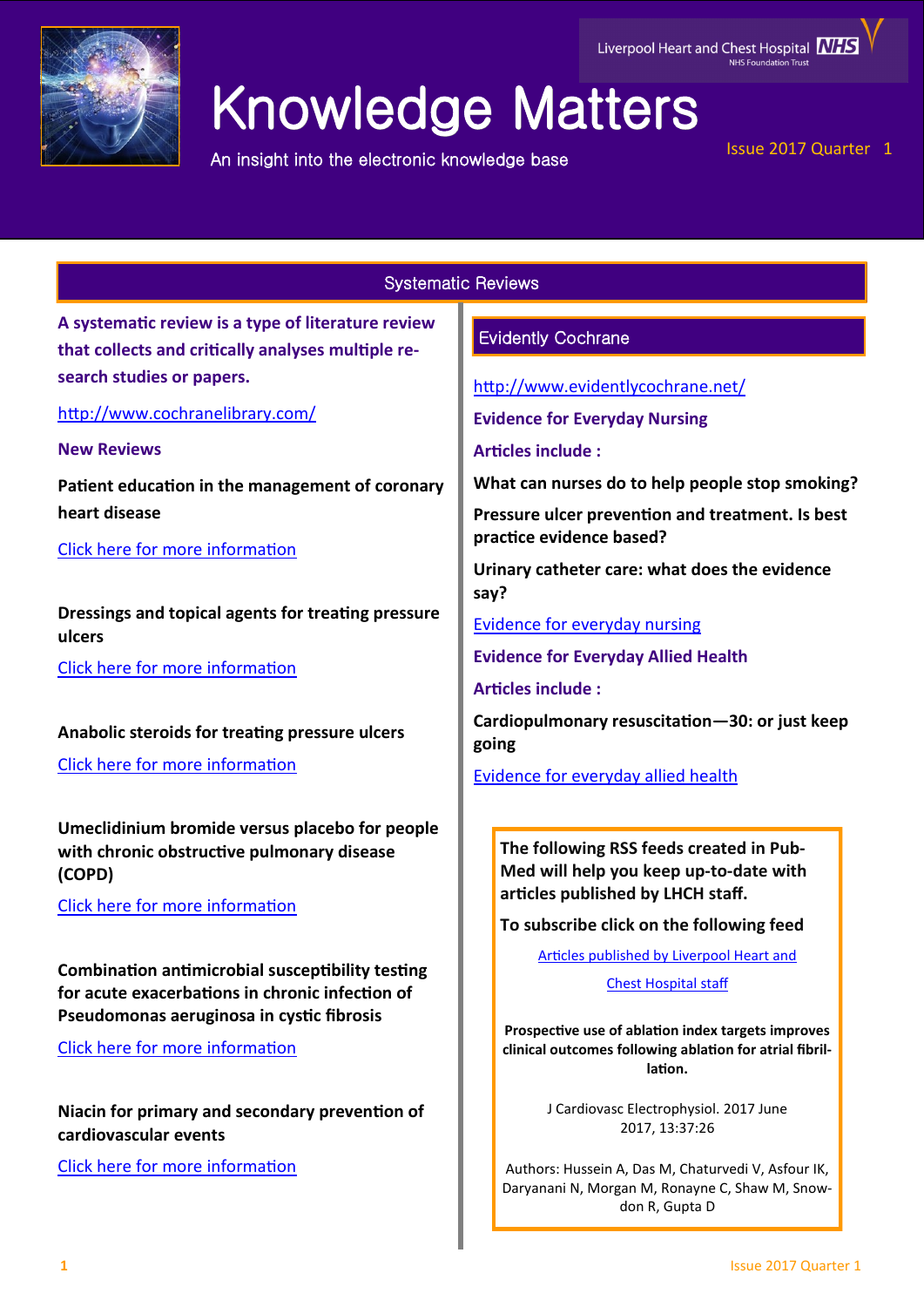# Top Sites to Browse

# American College of Cardiology

#### <http://www.acc.org/> **Latest news**

**Assessment of Symptoms After AF Ablation**

**Cardiac Sympathetic Denervation for Recurrent VTs**

### [Click here for more information](http://www.acc.org/#sort=%40fcommonsortdate86069%20descending)

### **Guidelines**

**2017 ACC/AHA/HFSA Focused Update of the 2013 ACCF/AHA Guideline for the Management of Heart Failure**

**2017 AHA/ACC Focused Update of the 2014 AHA/ ACC Guideline for the Management of Patients With Valvular Heart Disease**

**2017 ACC/AHA/HRS Guideline for the Evaluation and Management of Patients With Syncope**

[Click here for more information](http://www.acc.org/guidelines#sort=%40foriginalz32xpostedz32xdate86069%20descending&f:@fdocumentz32xtype86069_670363a472df42e3adff1c75ae78b00f=[Guidelines]http://www.acc.org/guidelines) 

# **Chest**

<http://www.chestjournal.org/>

#### **Recent articles**

**Obesity as an Effect Modifier in Sleep-Disordered Breathing and Post-cardiac Surgery Atrial Fibrillation**

**How to Give Vitamin C a Cautious but Fair Chance in Severe Sepsis**

#### [Click here for latest issue](http://journal.publications.chestnet.org/issue.aspx)

#### **Latest Guidelines**

**Symptomatic Treatment of Cough Among Adult Patients With Lung Cancer**

**Cough in the Athlete** 

[Click here for all guidelines](http://journal.publications.chestnet.org/ss/guidelines.aspx)

## Heart on-line

<http://heart.bmjjournals.com/>

#### **Heartbeat**

**Achieving better medication adherence**

### **Education in Heart**

**Indications and appropriate selection of novel oral anticoagulants in patients with atrial fibrillation**

#### **Review**

**Multimodality imaging of the tricuspid valve with implication for percutaneous repair approaches**

## [Click here for more information](http://heart.bmj.com/content/current)

# Theheart.org

#### [www.theheart.org](http://www.theheart.org/)

**Optimal Beta-blockers May Avert Post–ICD Shock HF Decompensation**

**Registry Data Support NOACs for Single-Risk-Factor AF** 

# [Click here for more information](http://www.medscape.com/cardiology?t=1)

# **BMJ**

[BMJ evidence](http://plus.mcmaster.ca/EvidenceUpdates/Default.aspx)-centre

**BMJ Evidence Updates** alert you of important new research about the diagnosis, treatment, prognosis, aetiology and economics of medical conditions

[Click here to register](http://plus.mcmaster.ca/EvidenceUpdates/Registration.aspx)

# European Society of Cardiology

#### [http://www.escardio.org](http://www.escardio.org/Pages/index.aspx)

#### **E-Journal of Cardiology Practice**

**Angina pectoris: non-invasive methods in the diagnosis and follow-up**

**Angina pectoris: value of stress echocardiography (diagnosis, follow-up)**

[Click here for latest articles](http://www.escardio.org/Journals/E-Journal-of-Cardiology-Practice) **Guidelines—& Scientific documents** 

[http://www.escardio.org/Guidelines/Clinical](http://www.escardio.org/Guidelines/Clinical-Practice-Guidelines)-Practice-[Guidelines](http://www.escardio.org/Guidelines/Clinical-Practice-Guidelines)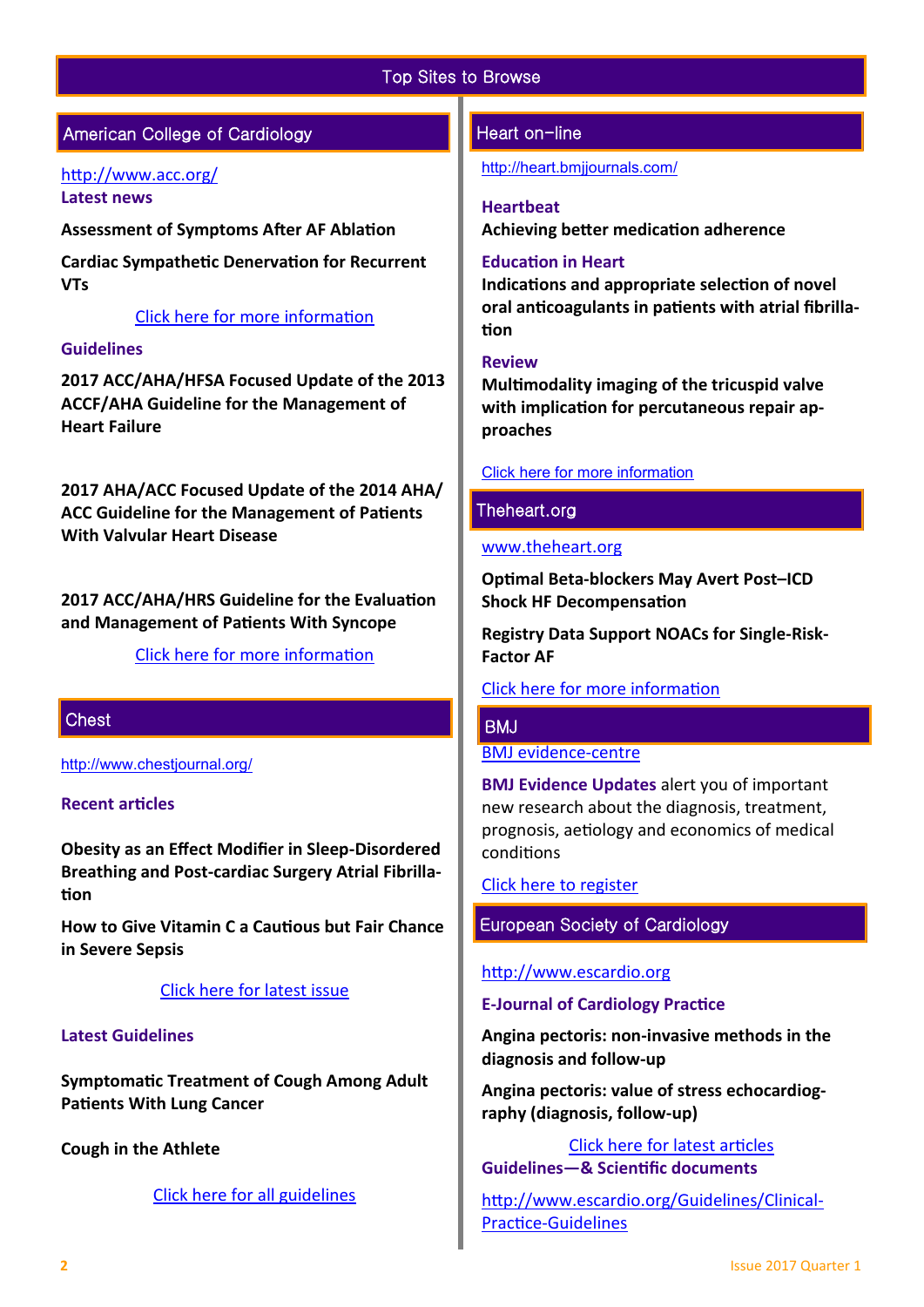# **NICE**

# <http://www.nice.org.uk/>

**The National Institute for Health and Care Excellence (NICE)** provides guidance, advice, quality standards and information services for health, public health and social care.

Also contains resources to help maximise use of evidence and guidance.

#### **NICE Newsletters, Alerts & Awareness Services**

[Latest newsletters and alerts](http://www.nice.org.uk/news/nice-newsletters-and-alerts)

#### **Savings and productivity collection**

[Click here for a suite of resources that can help you](https://www.nice.org.uk/about/What-we-do/Our-Programmes/Savings-And-Productivity-Collection)  [save money and make productivity gains at work](https://www.nice.org.uk/about/What-we-do/Our-Programmes/Savings-And-Productivity-Collection)

#### **Learning resources**

**NICE** has developed a range of **online learning resources** in collaboration with partners and has identified a range of additional tools to support implementation of NICE guidance.

Using the online education modules will enable you to:

- keep up to date with recent evidence as summarised in the relevant NICE guidance
- challenge misconceptions about putting the guidance into practice
- apply your newly acquired knowledge in your practice and to address any potential barriers
- reflect and compare your own practice with the NICE recommendations

#### **The tools are free to use and open to all.**

Education-learning-and-professional-[development/](https://www.nice.org.uk/About/What-we-do/Into-practice/Education-learning-and-professional-development/Online-learning) Online-[learning](https://www.nice.org.uk/About/What-we-do/Into-practice/Education-learning-and-professional-development/Online-learning)

# UpToDate®

**Whats New** the editors select a small number of the most important updates across a variety of clinical specialities.

[Whats new in cardiovascular medicine](http://www.uptodate.com/contents/whats-new-in-cardiovascular-medicine)

[Whats new in drug therapy](http://www.uptodate.com/contents/whats-new-in-drug-therapy)

[What's new in pulmonary, critical care](http://www.uptodate.com/contents/whats-new-in-pulmonary-critical-care-and-sleep-medicine)

[What's new in infectious diseases](http://www.uptodate.com/contents/whats-new-in-infectious-diseases)

[What's new in palliative care](http://www.uptodate.com/contents/whats-new-in-palliative-care)

[What's new in oncology](http://www.uptodate.com/contents/whats-new-in-oncology)

[What's new in hospital medicine](http://www.uptodate.com/contents/whats-new-in-hospital-medicine)

[what's new in endocrinology and diabetes mellitus](http://www.uptodate.com/contents/whats-new-in-endocrinology-and-diabetes-mellitus)

## HQIP –Audit

<http://www.hqip.org.uk/>

**The Healthcare Quality Improvement Partnership (HQIP)** aims to improve health outcomes by enabling those who commission, deliver and receive healthcare to measure and improve our healthcare services.

**Further evidence of effective treatment for Heart Attack: latest Myocardial Ischaemia National Audit Project (MINAP) report, published**

#### **News, events & blogs**

[Click here for news releases](http://www.hqip.org.uk/news-releases/)

# Advisory Board

[http://www.advisoryboardcompany.com](http://www.advisoryboardcompany.com/)

**The Advisory Board Company** is a global research, consulting, and technology firm helping hospital and health system leaders improve the quality and efficiency of patient care. We provide strategic guidance, actionable insights, and comprehensive implementation and management services.

#### **Latest Insights**

[Click here for latest news](http://www.advisory.com/International)

 *(Please speak to Maureen Horrigan, to register)*